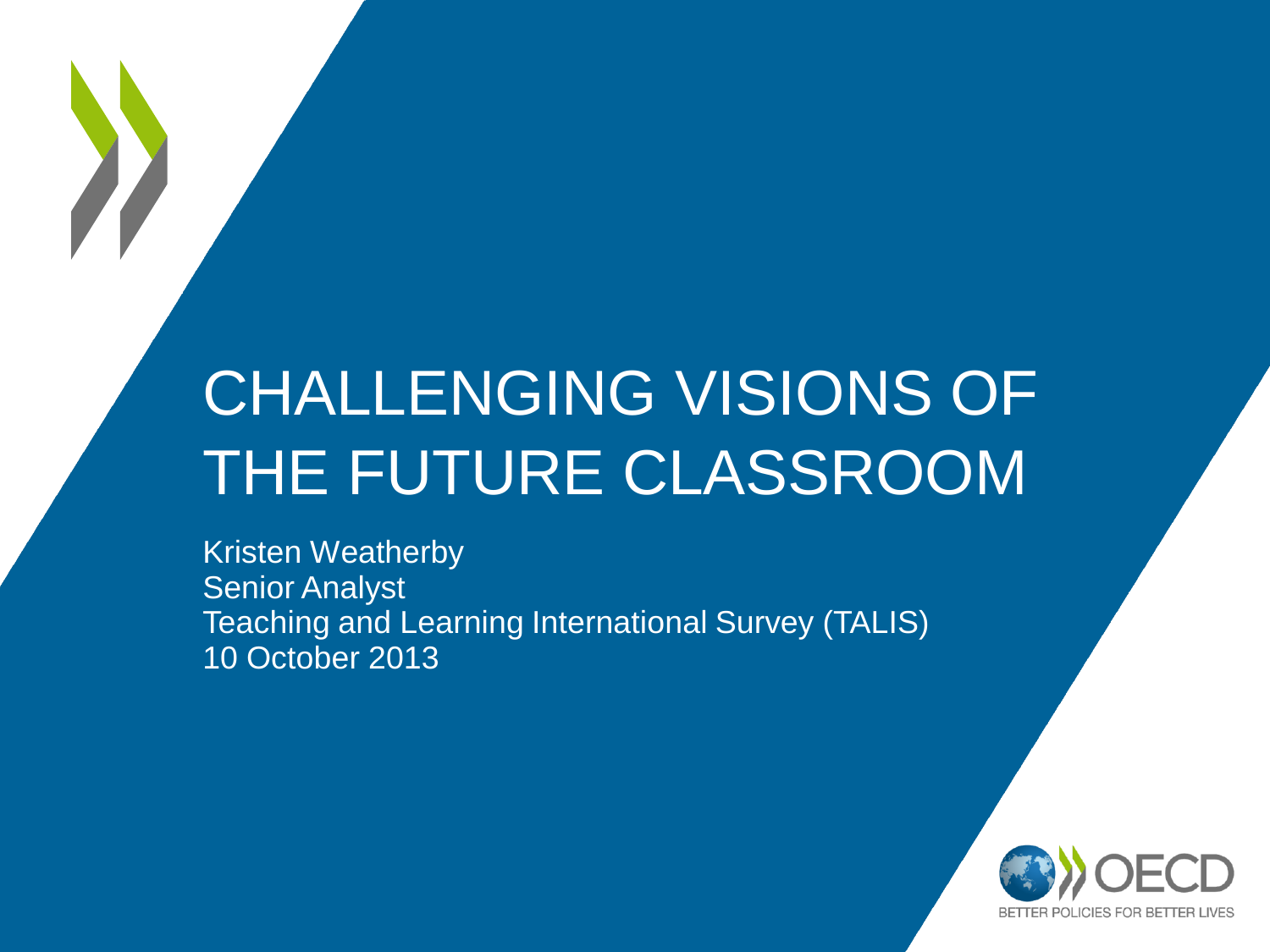

- Still working within a framework of single schools, single classrooms, single teachers
- Uncertain results increase the difficulty of winning support for change
- Constraints imposed by performance and accountability frameworks
- Demanding of teacher repertoires what to do if insufficient skills base?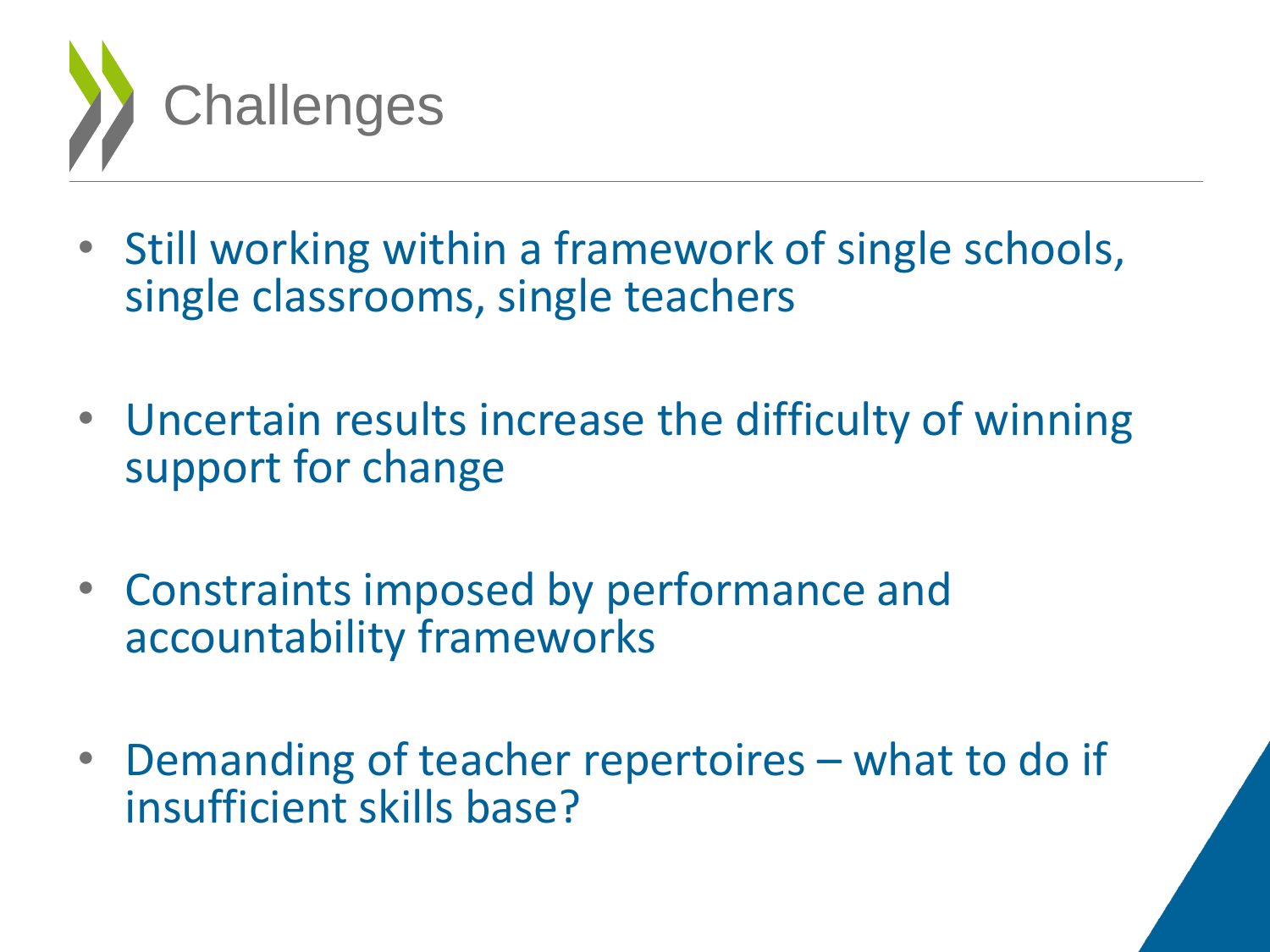# Teaching today for learning tomorrow

- Producing more of the same type of education is not enough to address tomorrow's challenges.
- Routine cognitive skills are no longer the answer.
- What was taught used to last a lifetime…
	- Now individuals need to be lifelong learners.
- Today we need teachers to be high-level knowledge workers.
	- **But** are knowledge workers attracted to teaching as a profession?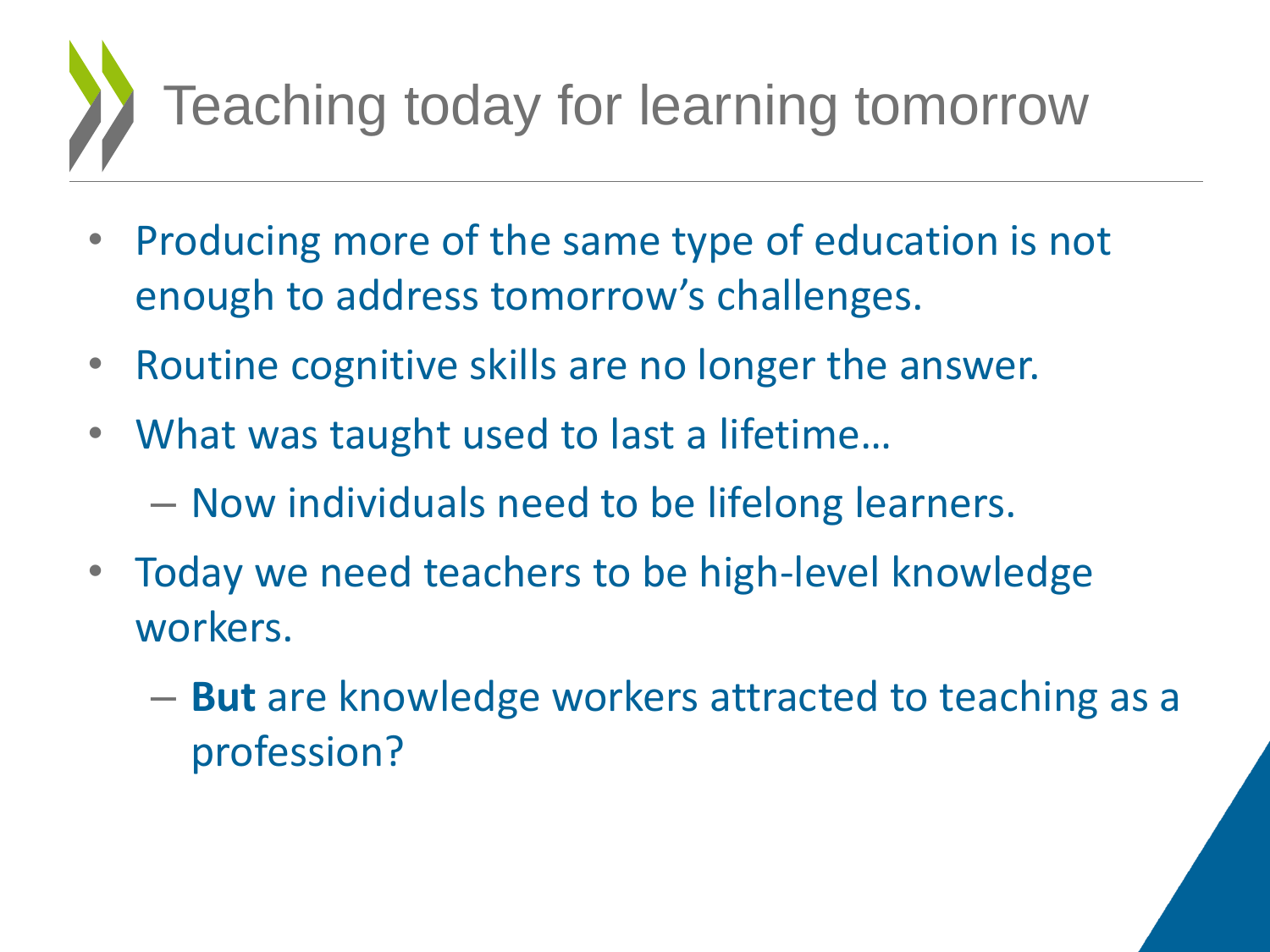**Improve the societal view of teaching as a profession**

**Recruit top candidates into the profession**

**Developing teaching as a profession**

**Retain and recognise effective teachers – path for growth**

**Support teachers in continued development of practice**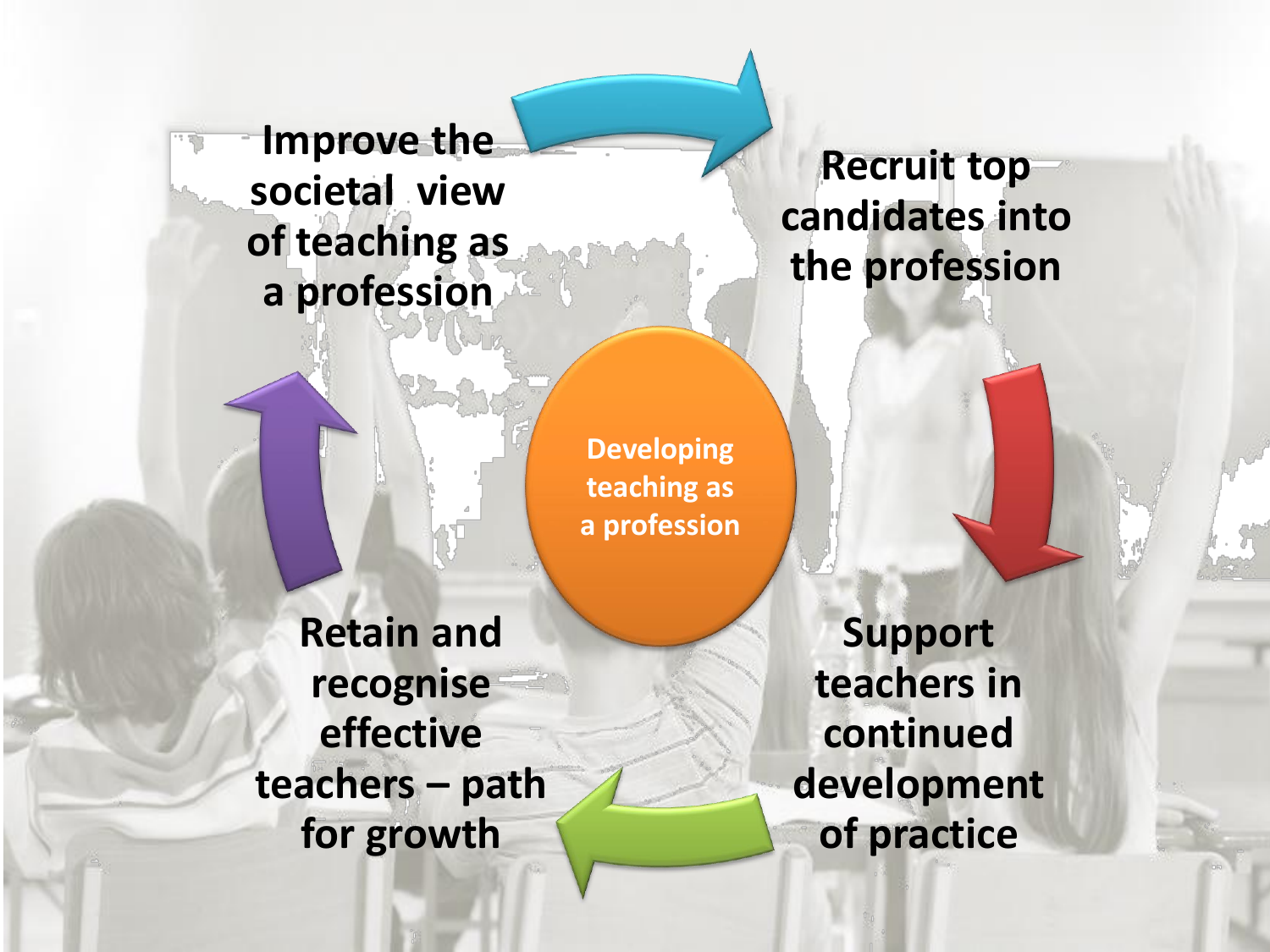**Recruit top candidates into the profession**

• **29,801**: The average salary, in USD of new teachers entering the profession – Ranges from **15,000** to above **40,000** across EU • **22**: Average class size for new teachers – Vs. **24** for their more experienced colleagues • **18**: The percentage of time, on average across TALIS countries, that new teachers spend keeping order in the classroom.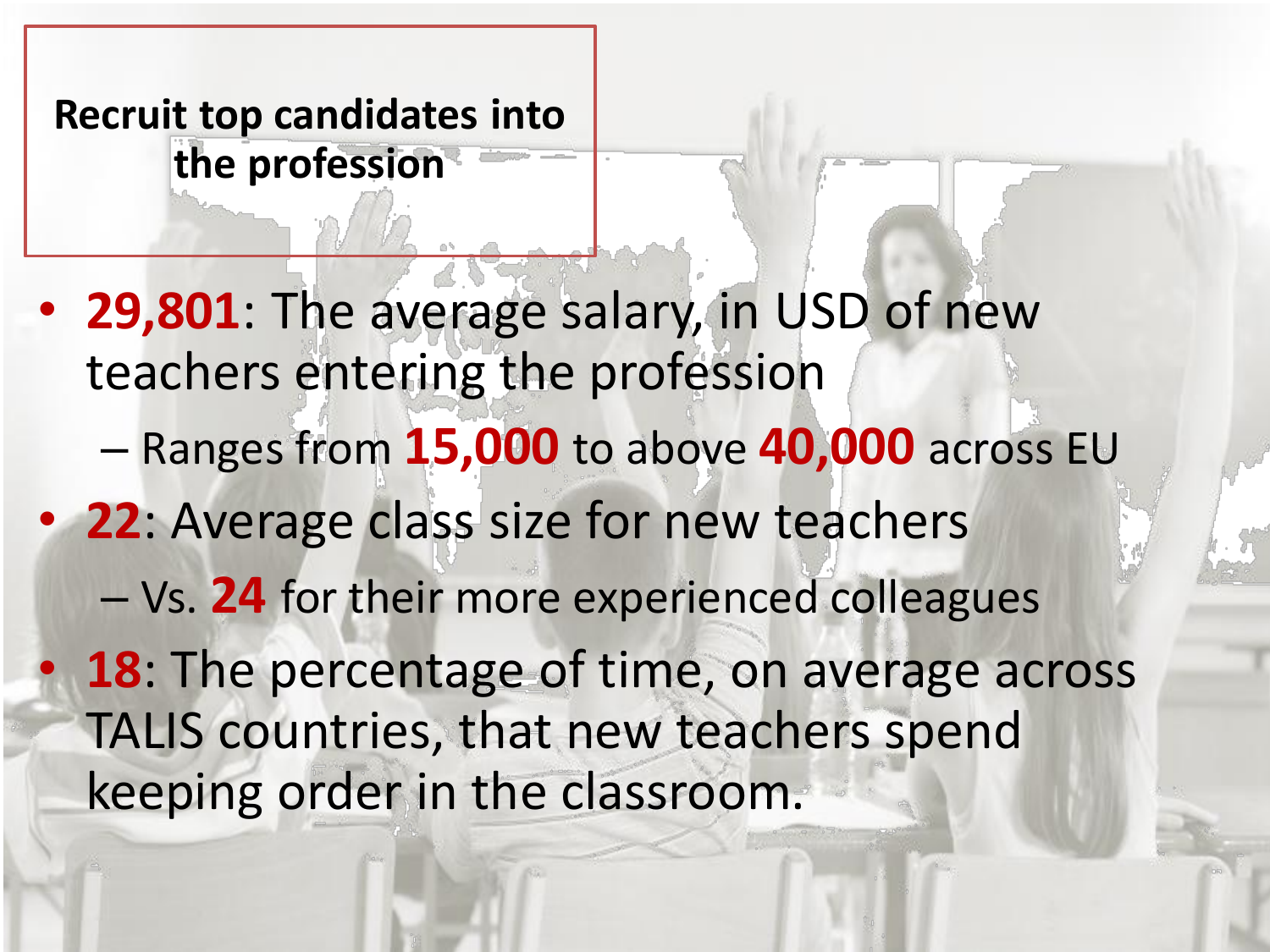**Support teachers in continued development of practice**

- **90**: Percentage of teachers who report receiving at least 15 days of professional development
- **55**: Percentage of teachers who still want more development
- **25**: Percentage of teachers who report high level of need for PD in the area of ICT teaching skills
	- **25**: Also the percentage of new teachers who report high level of need for PD around classroom management.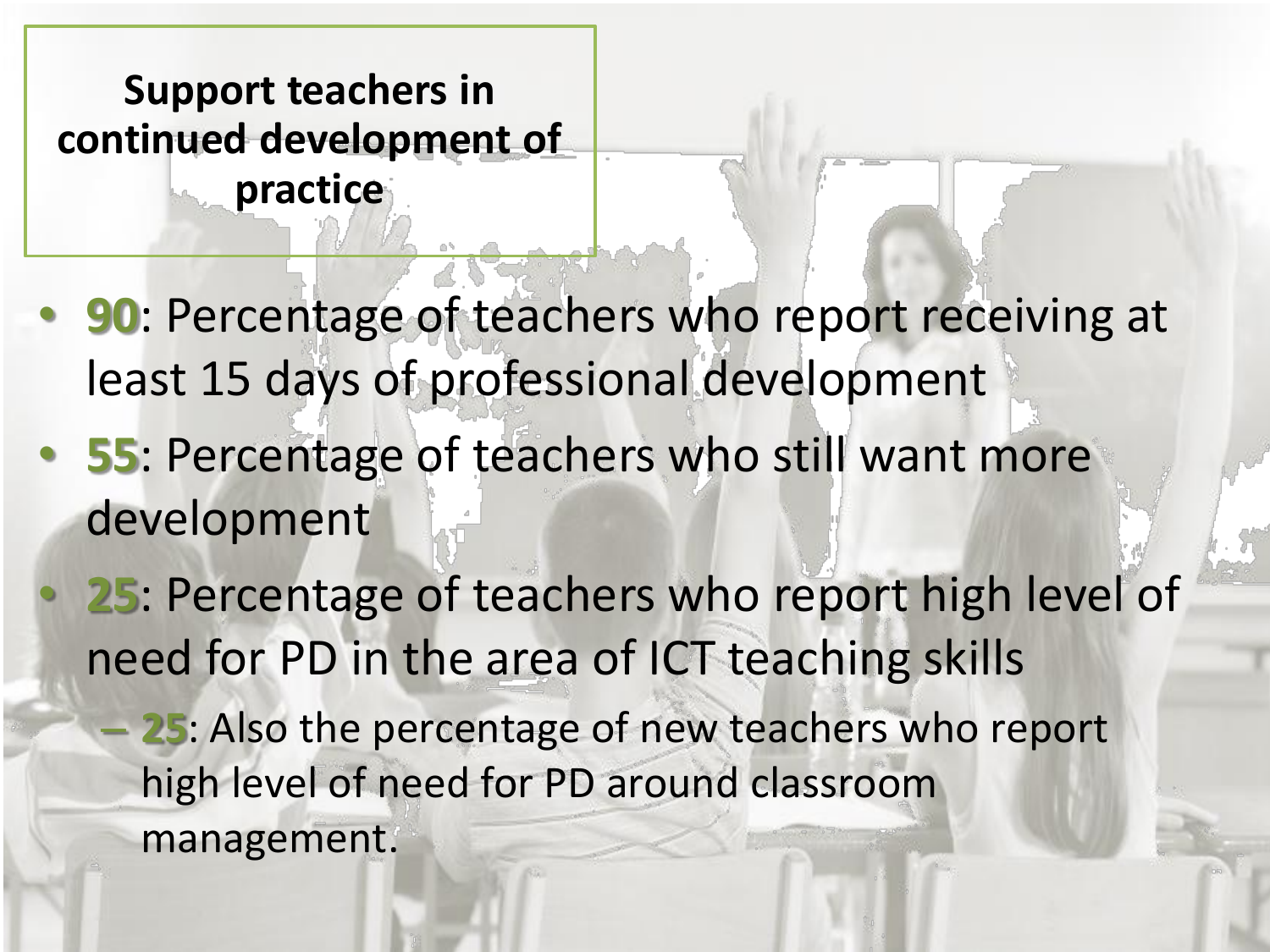**Retain and recognise effective teachers – path for growth**

- **83**: Percentage of teachers who agree that the appraisal and feedback they have received are fair
	- **73** : Percentage of teachers who find appraisal and feedback helpful in their development
- **26**: Percentage of teachers who believe they would receive rewards for improving the quality of their teaching…
	- or for teaching more innovatively…
- **1 in 4**: Number of teachers for whom appraisal and feedback is linked to increased professional development opportunities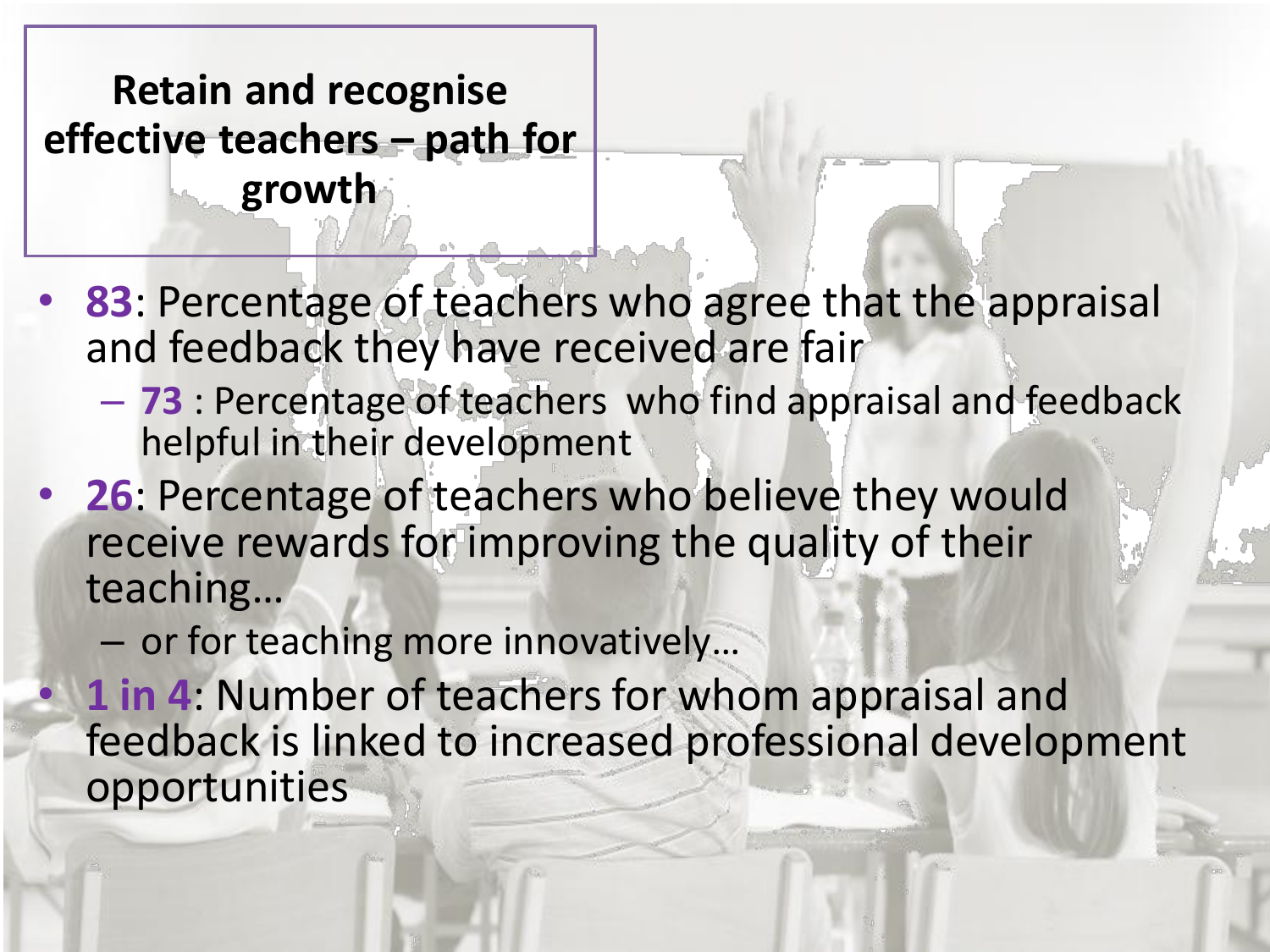

#### How are teachers teaching?



**FINDING:** TALIS found that only a minority of teachers reports a comparatively diverse and frequent use of different classroom teaching practices.

From Vieluf, S., et al. (2012), *Teaching Practices and Pedagogical Innovations: Evidence from Talishing.*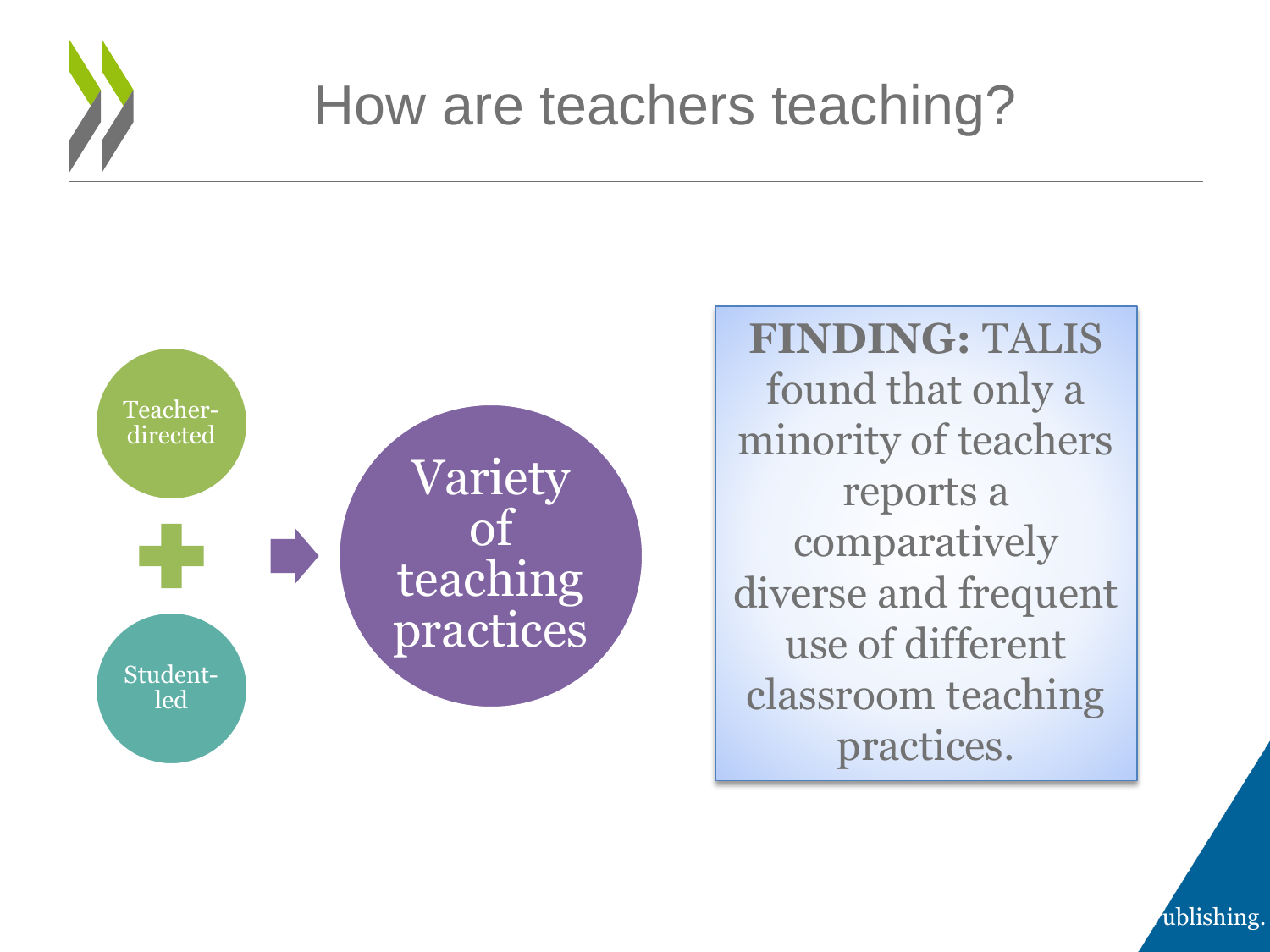

- New publication (September 2013) released from Innovative Learning Environments project.
- This volume looks at 40 "innovative cases" and their experiences

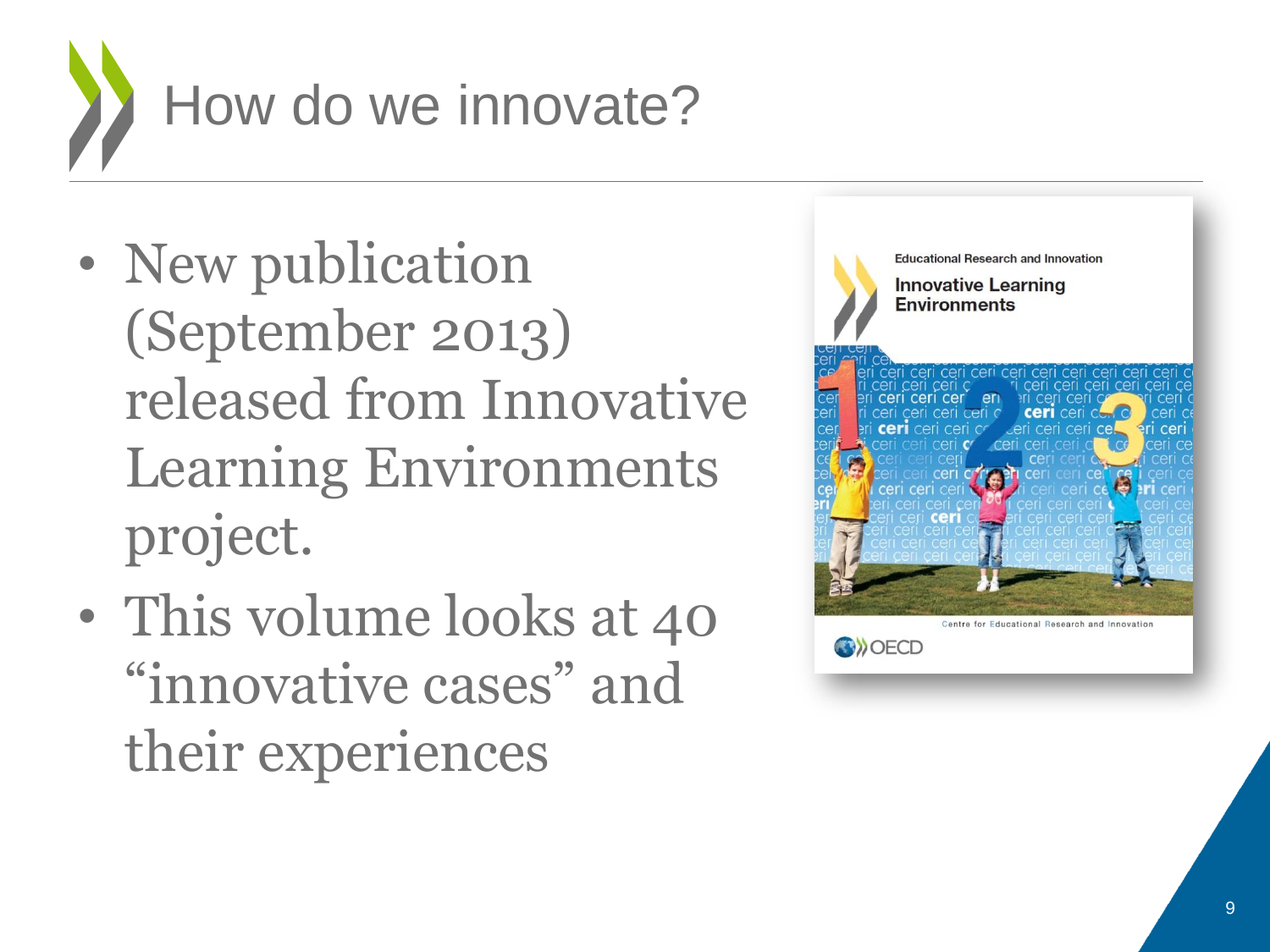#### Common framework to address schooling & learning

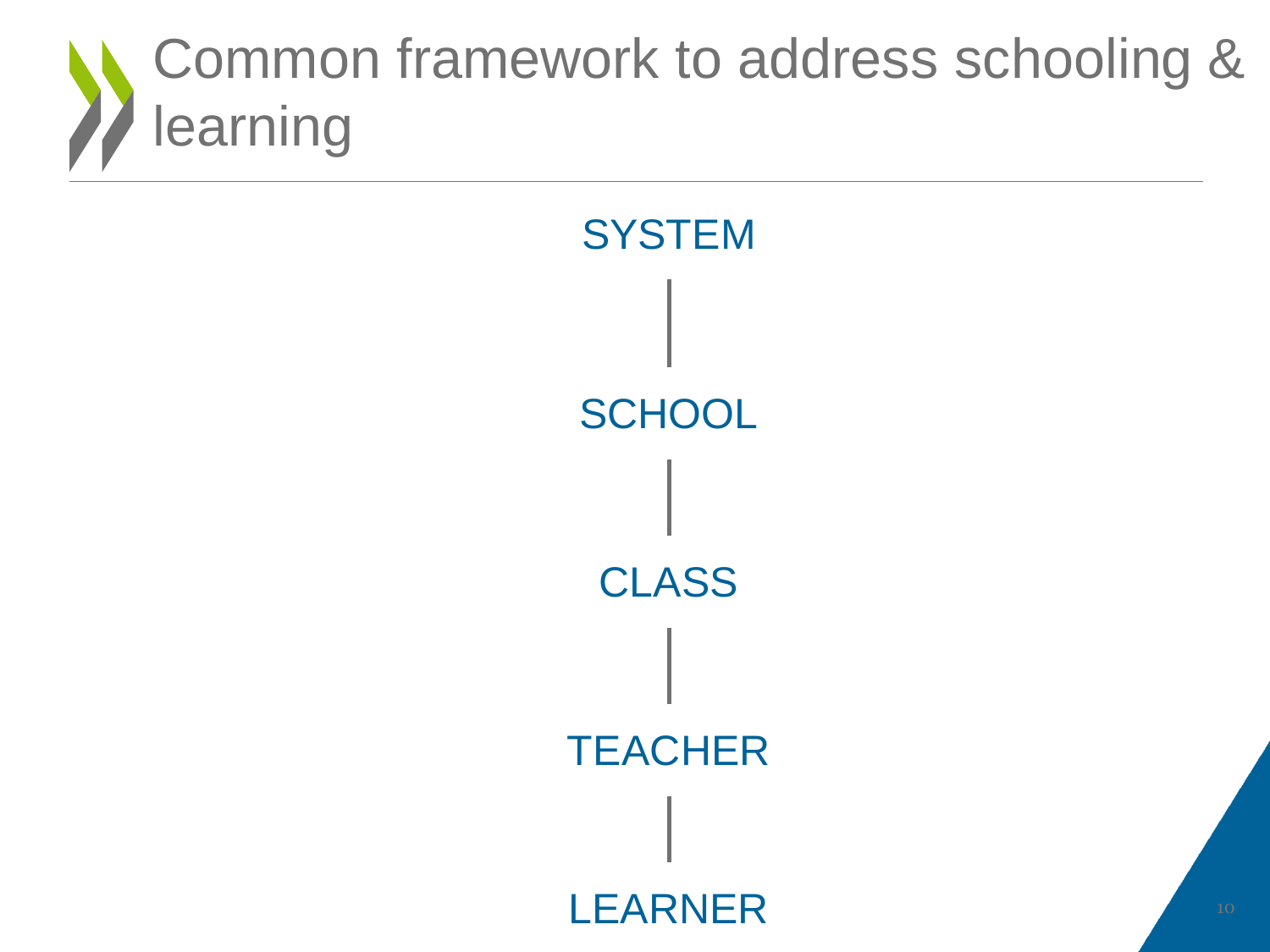#### Innovating the **basic elements** of the 'pedagogical core'

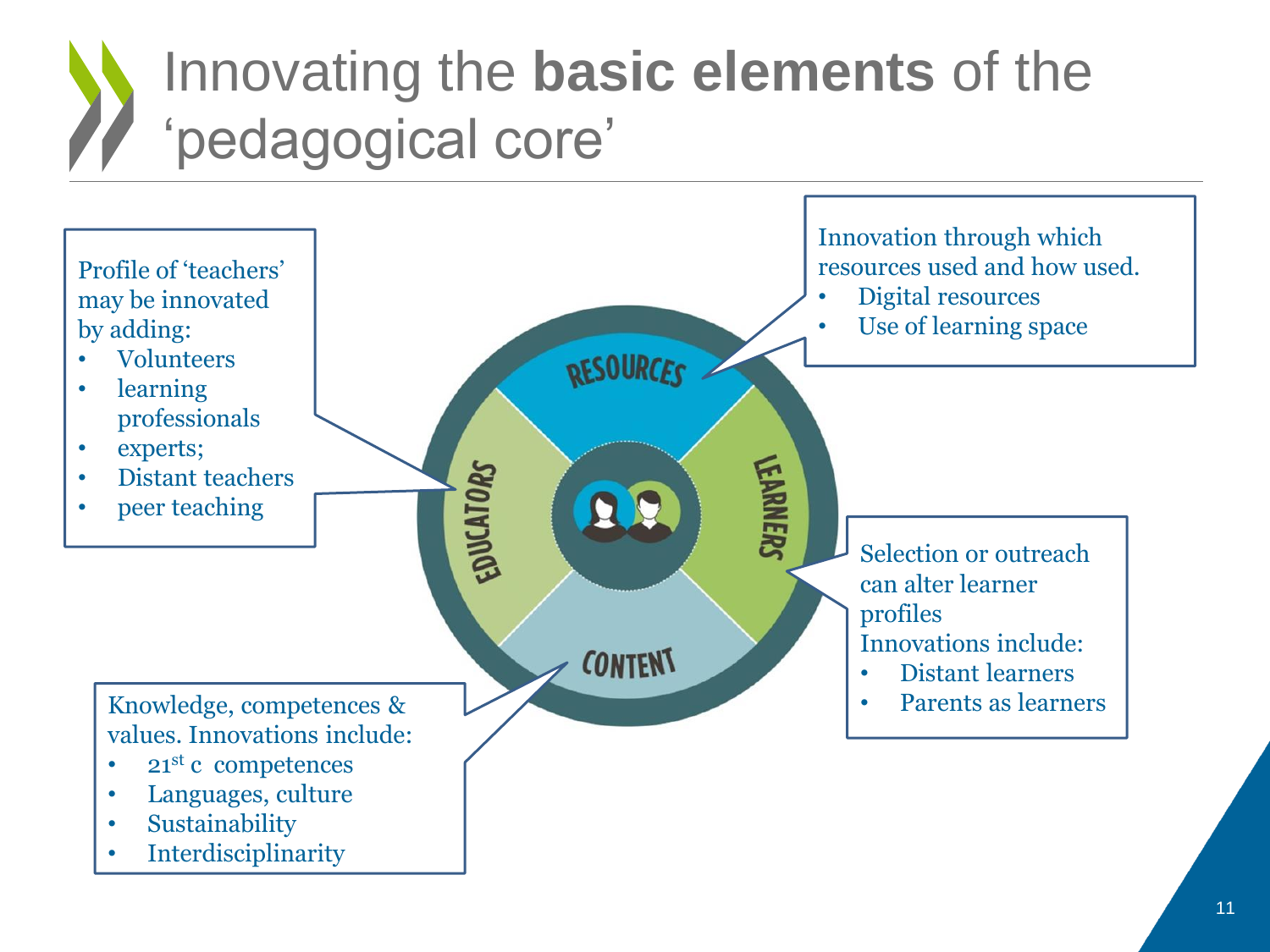#### Innovating the **organisation and dynamics** of the 'pedagogical core'



**Pedagogy & Assessment**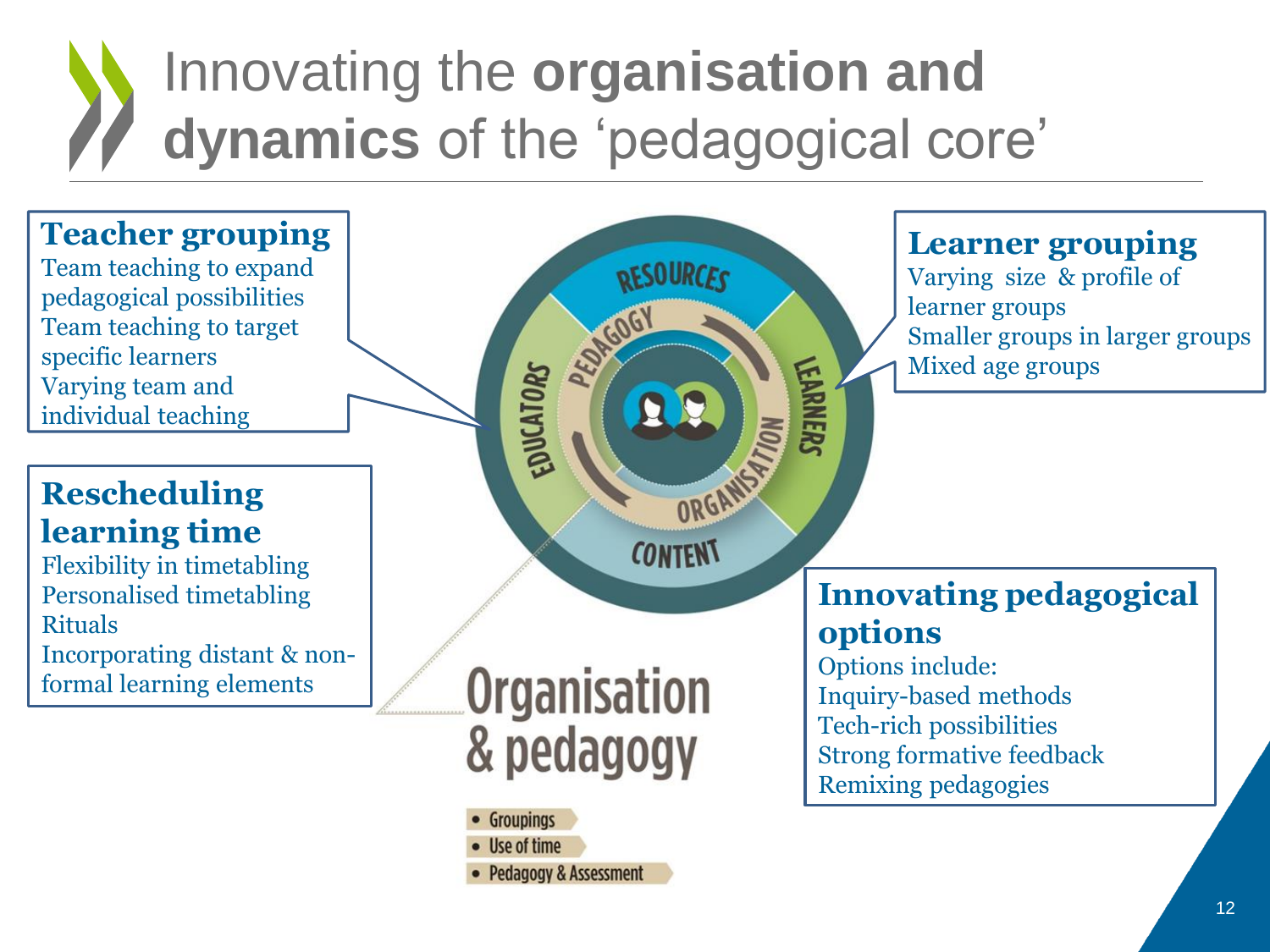## How can technology make a difference?



- Technology can recast all of these elements:
	- Learners: New learners can be brought in to the learning environment
	- Educators: Online tutors or experts, connections with experts in other locations
	- Content: Opening up previously inaccessible knowledge, enhancing equity of access, making use of 21<sup>st</sup> skills.
	- Resources: Technology itself, virtual learning environments, etc.

Bottom line: Innovate on the elements of the core, focus on learning, learners and formative feedback within the organisation.